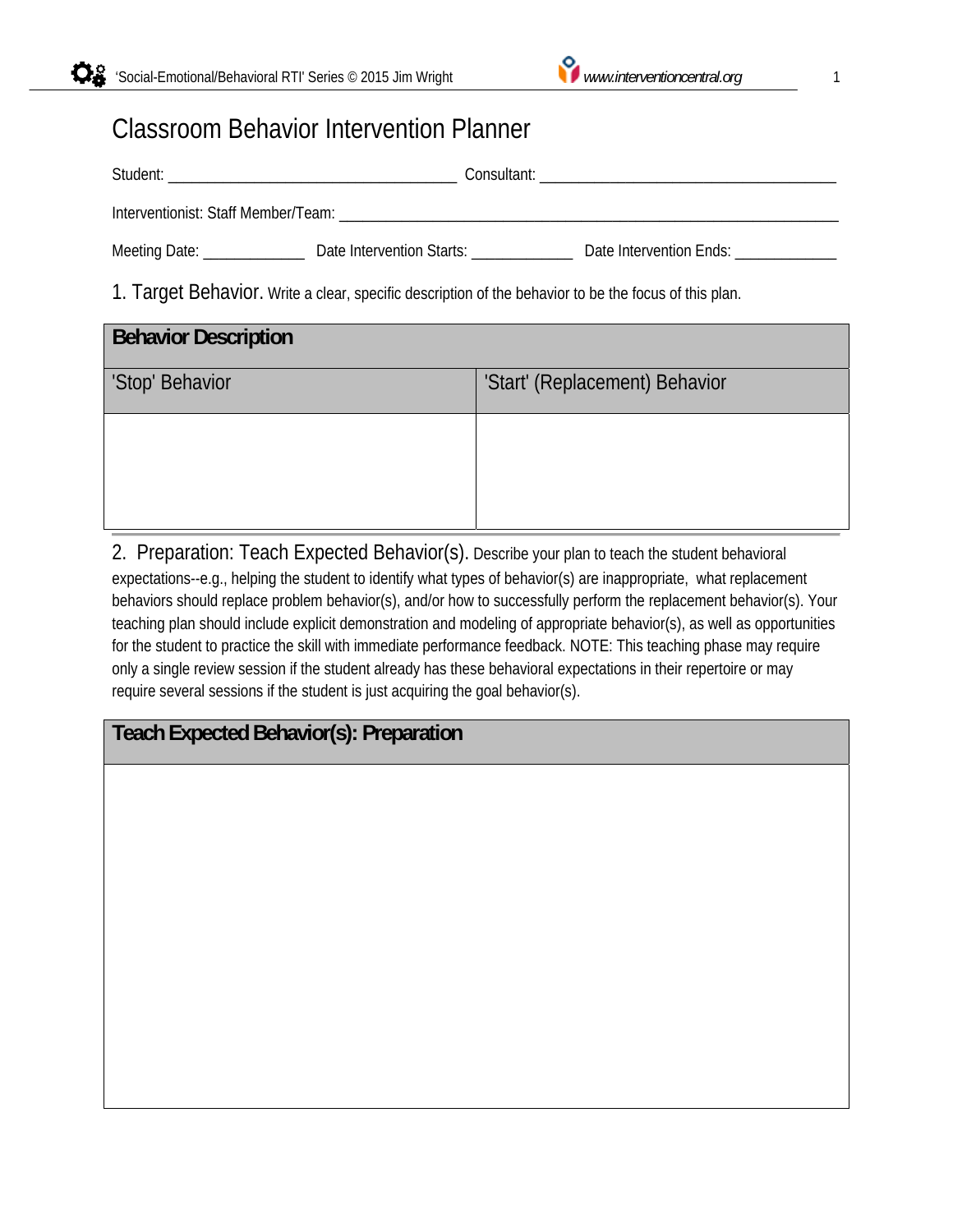3. Antecedents. Antecedents are events that influence behaviors *before* they occur. List strategies you plan to employ prior to the target behavior.

- To **reduce** a problem behavior, select strategies to **prevent** the triggering of that behavior.
- To **increase** a desired behavior, select strategies to **encourage** or **support** that behavior.

#### **Antecedents: Strategies**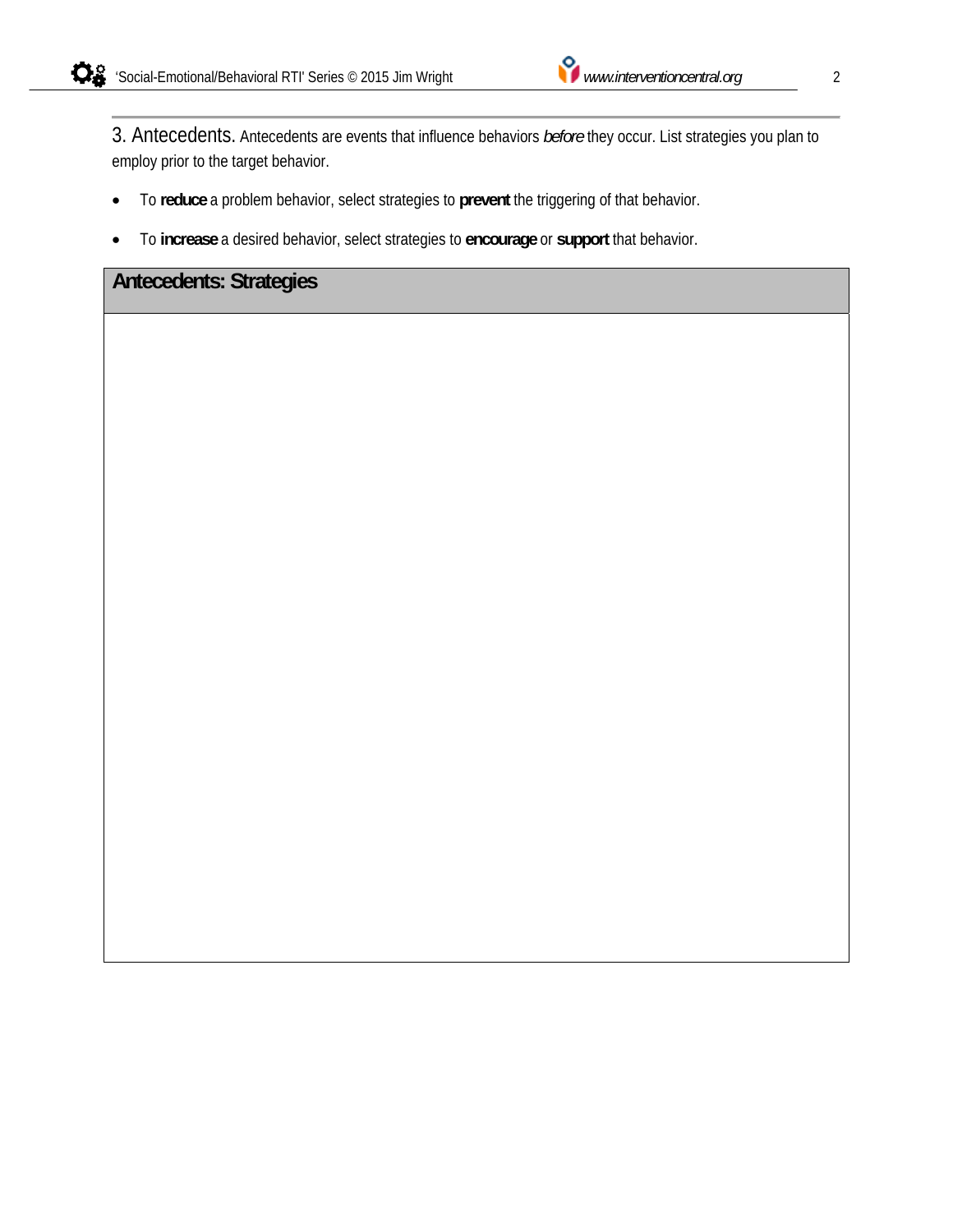4. Consequences. Consequences are events that come after behaviors and either reinforce or discourage their future appearance. List strategies to use following the target behavior.

- To **reduce** a problem behavior, select consequences that **do not reinforce** the behavior and thus **decrease** the likelihood of that behavior occurring again.
- To **increase** a desired behavior, select consequences that **reinforce** the behavior and thus **increase** the likelihood of that behavior occurring again.

### **Consequences: Strategies**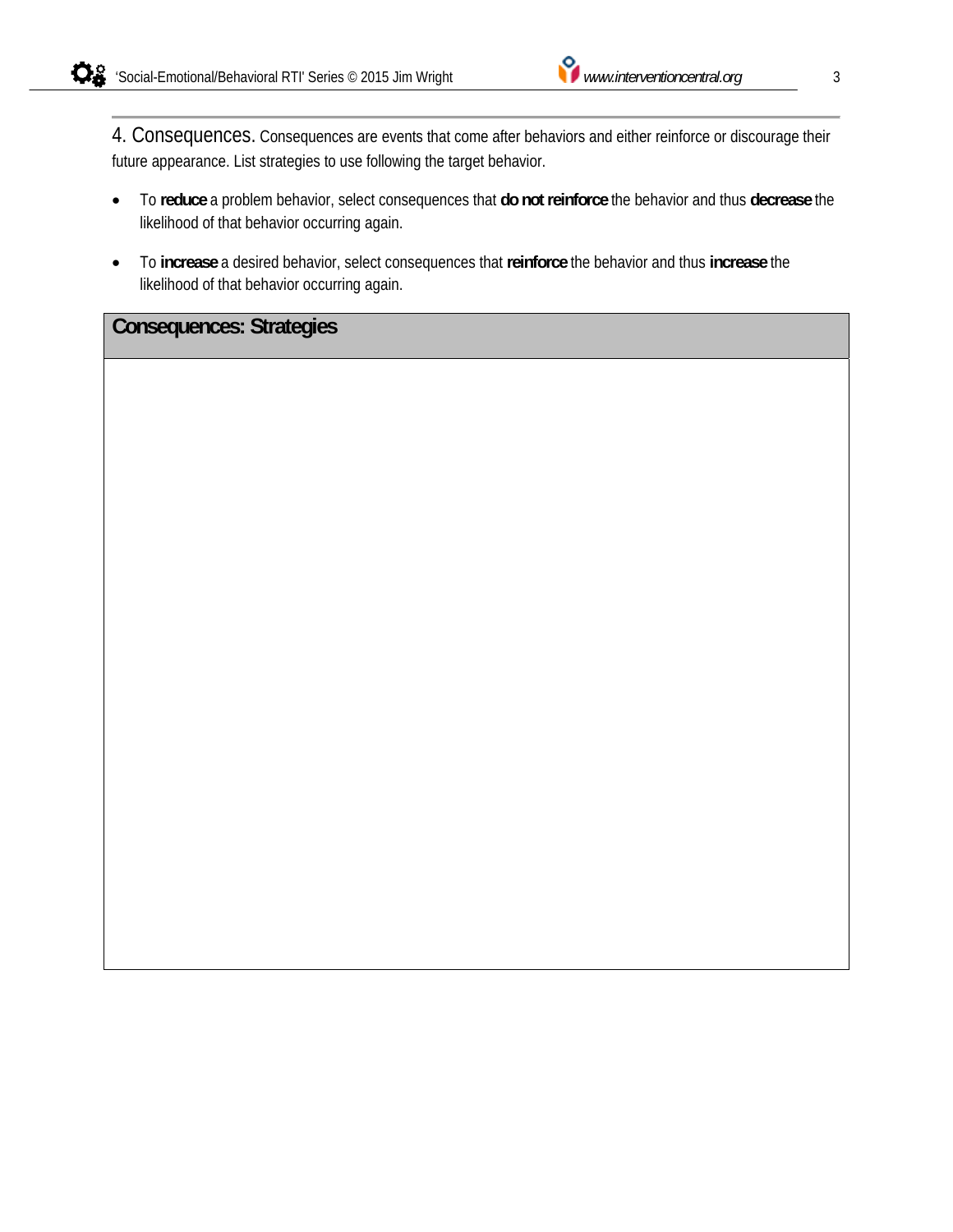5. Transitions [Optional]. Describe any transitions--within the classroom or between locations within the school--when the student could especially use assistance to **avoid** the problem behavior or to **engage** in the desired behavior. For each transition, list specific strategies to promote your behavioral goal(s).

**Transition 1:** Description

Transition 1: Strategies

**Transition 2:** Description

Transition 2: Strategies

**Transition 3:** Description

Transition 3: Strategies